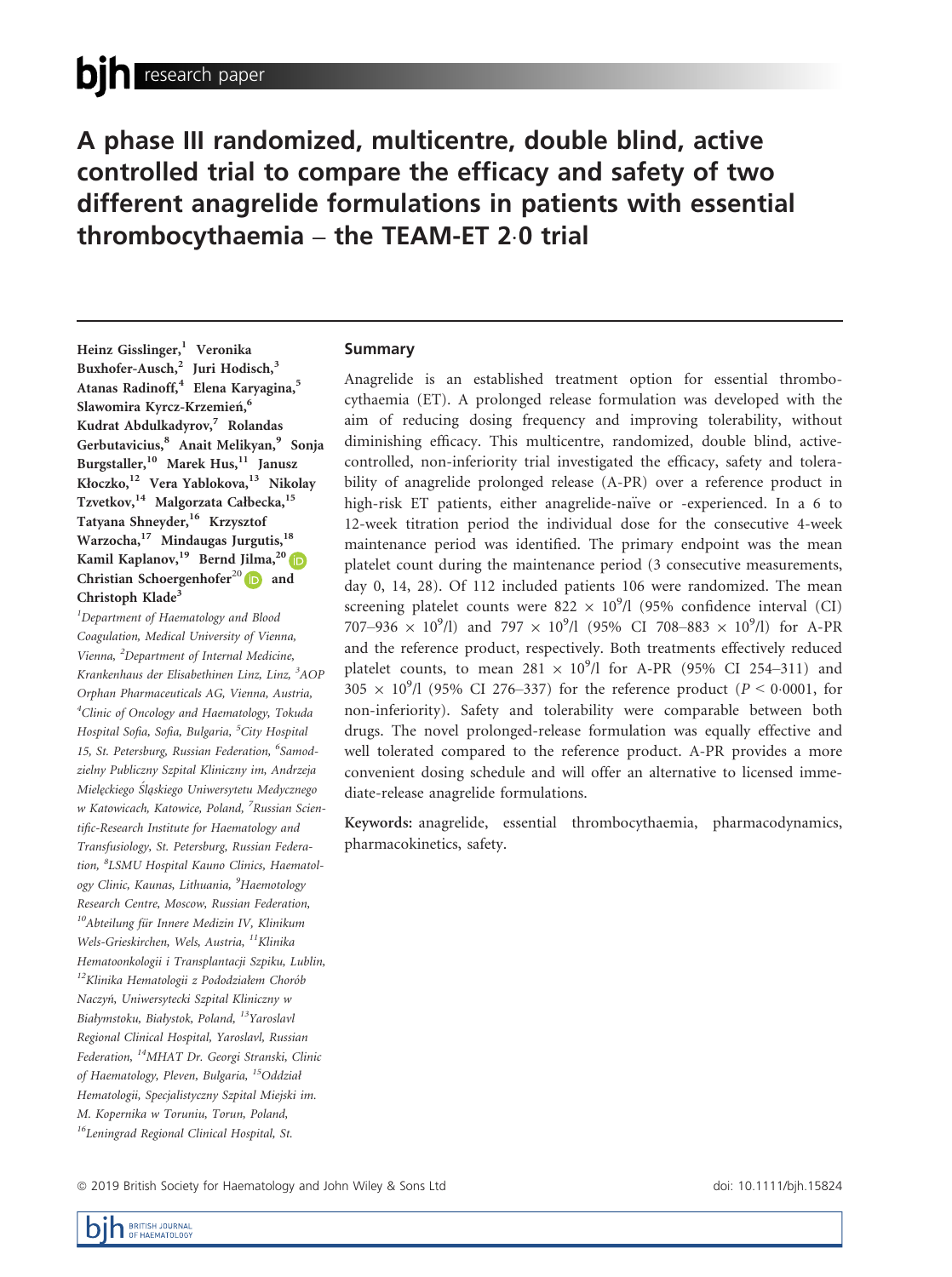Petersburg, Russian Federation, <sup>17</sup>Instytut Hematologii i Transfuziologii, Warsaw, Poland, <sup>18</sup>Klaipeda Seamen's Hospital, Klaipeda, Lithuania, 19Volgograd Regional Clinical Oncology Dispensary, Volgograd, Russian Federation and 20Department of Clinical Pharmacology, Medical University of Vienna, Vienna, Austria

Received 25 September 2018; accepted for publication 18 December 2018 Correspondence: Bernd Jilma, Clinical Pharmacology, Medical University of Vienna, Währinger Straße 18-20, 1090 Vienna, Austria. E-mail: [bernd.jilma@meduniwien.ac.at](mailto:)

Essential thrombocythaemia (ET) is a myeloproliferative neoplasm characterized by a sustained elevation in platelet counts ( $>450 \times 10^9$ /l) caused by increased megakaryopoiesis in the bone marrow (Barbui et al, 2015). ET is associated with an increased risk of thrombosis and/or haemorrhage, as well as progression to myelofibrosis (Passamonti et al, 2008; Barbui, 2011). The most important risk factors include previous thromboembolic events, age >60 years, and JAK2 V617F mutation (Barbui et al, 2011; Prajs & Kuliczkowski, 2017). Cytoreductive therapy is recommended for these patients (Barbui et al, 2011).

Anagrelide, an established treatment option for ET (Kanakura et al, 2014; Kreher et al, 2014; Samuelson et al, 2015), was originally developed as an inhibitor of platelet aggregation because, together with its active metabolite 3-hydroxyanagrelide, it inhibits the cyclic AMP phosphodiesterase III within platelets (Fleming & Buyniski, 1979; Ahluwalia et al, 2015; Espasandin et al, 2015). However, even low doses of the drug exert profound thrombocytopenic actions (Silverstein et al, 1988). It was recently demonstrated that anagrelide inhibits the maturation of megakaryocytes and thereby reduces platelet counts (Abe Andes et al, 1984; Ahluwalia et al, 2015). Moreover, anagrelide seems to be more effective in reducing venous thrombosis compared to the second most widely used ET treatment, hydroxycarbamide (also known as hydroxyurea) (Samuelson et al, 2015). In contrast to hydroxycarbamide, anagrelide is thrombocyte-specific and therefore does not suppress other cell lineages (Fruchtman et al, 2005). Finally, anagrelide treatment may be associated with a lower leukaemogenic risk compared to other treatments (Fruchtman et al, 2005).

The most common side effects of anagrelide include palpitations, tachycardia, headache, dizziness and anaemia (Fruchtman et al, 2005; Petrides, 2006). The occurrence of such side-effects may be associated with high doses, high plasma concentrations of anagrelide or its active metabolites, whereas the platelet-reducing effects of anagrelide do not depend on high plasma concentrations (Petrides, 2006; Petrides et al, 2009). Therefore a prolonged release formulation

of anagrelide (A-PR) was developed (Petrides et al, 2018). In a phase I trial, the relative bioavailability compared to a reference product (RP) was 55% under fasting conditions and 60% under fed conditions (Petrides et al, 2018). As expected for a prolonged release formulation, the maximum concentration  $(C<sub>max</sub>)$  and the area under the curve (AUC) were lower, while the time at which the  $C_{\text{max}}$  is observed  $(T_{\text{max}})$  and the terminal elimination half-life were longer compared to the reference product (RP) (Petrides et al, 2018). The current randomized, double blind, multicentre, multinational trial aimed to compare the efficacy, safety and tolerability of A-PR and the RP in anagrelide-naïve and –experienced ET patients with an indication for cytoreductive treatment. In a titration period of 6– 12 weeks, the individual dose was identified, and the efficacy criteria were assessed over a 4-week maintenance period.

We hypothesized, that an extended release formulation of anagrelide may be equally efficacious in lowering platelet counts compared to the licensed RP, with potential benefits regarding dosing frequency and tolerability.

### **Methods**

#### Study design

This trial was a randomized, multicentre, double blind, active controlled trial to investigate the efficacy, safety, tolerability and pharmacokinetics of two anagrelide formulations, the test product, a prolonged-release formulation (A-PR, AOP Orphan Pharmaceuticals AG, Vienna, Austria) and the licensed RP, an immediate release formulation (Thromboreductin, AOP Orphan Pharmaceuticals AG, Vienna, Austria). The trial was conducted between March 2014 and April 2015 in 18 centres in Austria (3), Bulgaria (2), Lithuania (2), Poland (5) and Russia (6). A favourable opinion of the relevant independent ethics committees and the competent authorities was obtained prior to the start of the trial. The trial complied with the ethical principles set forth in the Declaration of Helsinki and the Good Clinical Practice guideline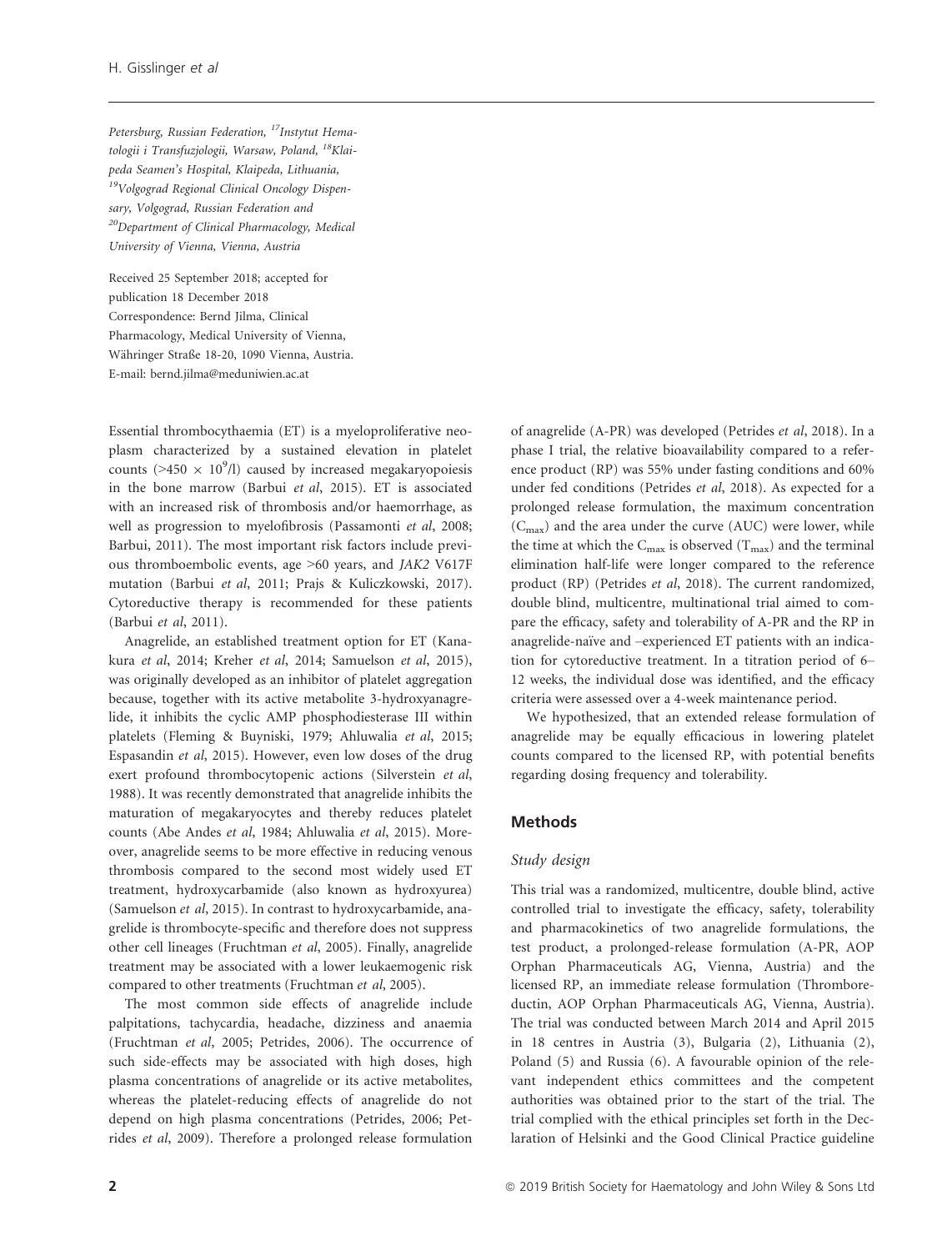by the International Conference for Harmonisation. The trial was registered at the EudraCT database with the identifier 2013-003410-41 ([http://www.clinicaltrialsregister.eu/ctr-searc](http://www.clinicaltrialsregister.eu/ctr-search/search) [h/search](http://www.clinicaltrialsregister.eu/ctr-search/search)). All patients gave their oral and written informed consent prior to entry into the trial. The study design followed the recommendations of the European Medicines Agency "Note for Guidance on modified release oral and transdermal dosage forms, Section II" (CPMP, 1999) and "Points to consider on the clinical requirements of modified release products submitted as a line extension of an existing marketing authorization" (CPMP 2002, 2003). The full protocol is available from the corresponding author upon request.

Detailed inclusion and exclusion criteria are listed in the Table SI. Briefly, patients diagnosed with ET according to the 2008 World Health Organization criteria (Tefferi & Vardiman, 2008) and at a high risk, with or without prior treatment, were available for inclusion.

Patients were randomized to receive an A-PR or RP in a 1:1 ratio. Participants were allocated to unique identification numbers in sequential order according to their admission to the study. Randomization was performed using an interactive web response system that assigned a kit number to one of the two treatments. The randomization was stratified based on previous anagrelide exposure and age (<60/≥60 years of age). After randomization, patients entered a titration period, which lasted 6–12 weeks. As soon as two consecutive platelet counts were "stable" (definition of "stable" see supplementary information) patients entered the maintenance period, which lasted for 4 weeks. The end of study and safety followup visit was 28 days after the end of the maintenance period. An overview of the trial design is presented in Fig 1. An independent safety data monitoring committee was established as an additional safety measure. Both patients and treating physicians were blinded.

#### Study drug and dosing

The initial dose for anagrelide-naïve patients was 1 mg of the RP or 2 mg A-PR. Based on the relative bioavailability of 55% of A-PR compared to the RP these doses were assumed to be equivalent (Petrides et al, 2018). Ten dose levels were defined, ranging from 0.5 to 5 mg for the RP and from 1 to 10 mg for the A-PR (Fig 2). Anagrelide pre-treated patients were switched within the respective dose level. Dosing was adjusted weekly, if required, according to the platelet response (target:  $150-400 \times 10^9$ /l). Weekly titration was done in 05 mg steps in the reference group and in 1 mg steps in the A-PR group. The maximum daily doses were 5 mg for the RP and 10 mg for A-PR. In general, the RP is dosed twice daily, while A-PR may be dosed once or twice daily, depending on the dose level. To maintain the doubleblind character of the trial in some dosing levels the use of placebo capsules was necessary. All pills were encapsulated and provided in blister packs. Each patient received a plan,

explaining which pill of the blister pack had to be taken in the morning or in the evening. If possible, the morning and evening dose were equally split. However, for odd dose levels, daily doses did not alternate between the last day of 1 week and the first day of the following week, which may impact pharmacokinetic analysis.

## Analyses

Platelet counts for the primary efficacy analysis were performed in a central laboratory. Samples were transferred to the central laboratory in validated ambient transport boxes, which offered stability for platelets for a minimum of 120 h. Dose titration and safety platelet counts were also performed in local laboratories.

Furthermore, in all patients drug concentrations were measured by liquid tandem mass spectrometry during the maintenance phase at Day 0, 14 and 28 prior to the next planned intake of the trial drugs, while in some patients, who had taken a stable dose of the trial drugs ≥5 days and who specifically agreed to participate in this part of the trial, a concise pharmacokinetic analysis was performed with blood samples drawn at predefined time-points  $(-1 \text{ min},$ 05, 1, 2, 3, 4, 5, 6, 8, 10, 12, 13, 14, 15, 16, 18, 20 and 24 h after the morning dose) on Day 7 of the maintenance period.

Safety parameters were analysed in the local laboratories. Quality of Life (QoL) was assessed using EQ-5D-3L questionnaire (EuroQol Group 1990).

#### Endpoints

This trial was designed to show of A-PR compared to RP the primary endpoint: platelet counts were assessed at three time points during the maintenance period (Days 0, 14 and 28).

Secondary endpoints comprised platelet response status, tolerability and safety of the trial drugs. The platelet response status was defined as: (i) a mean platelet level <600  $\times$  10<sup>9</sup>/l, (ii) an increase in the platelet count of  $\leq 300 \times 10^9/l$  during the maintenance therapy, (iii) no platelet count  $>1000 \times 10^9$ / l or (iv) a platelet count between 150 and 400  $\times$  10<sup>9</sup>/l during the whole maintenance phase. The time from randomization until the maintenance phase and the time to withdrawal of the trial drugs was analysed.

Drug concentrations were analysed at the respective time points. In an additional analysis we compared the number of patients with platelet counts below or above the predefined upper limit of the reference range (370  $\times$  10<sup>9</sup>/l).

Safety and tolerability assessment included laboratory values (blood cell counts, chemistry, coagulation, urinalysis), physical examination, vital signs, electrocardiogram (ECG) evaluation, echocardiography, QoL assessment and N-terminal pro-brain natriuretic peptide. Adverse event (AE) were documented throughout the trial.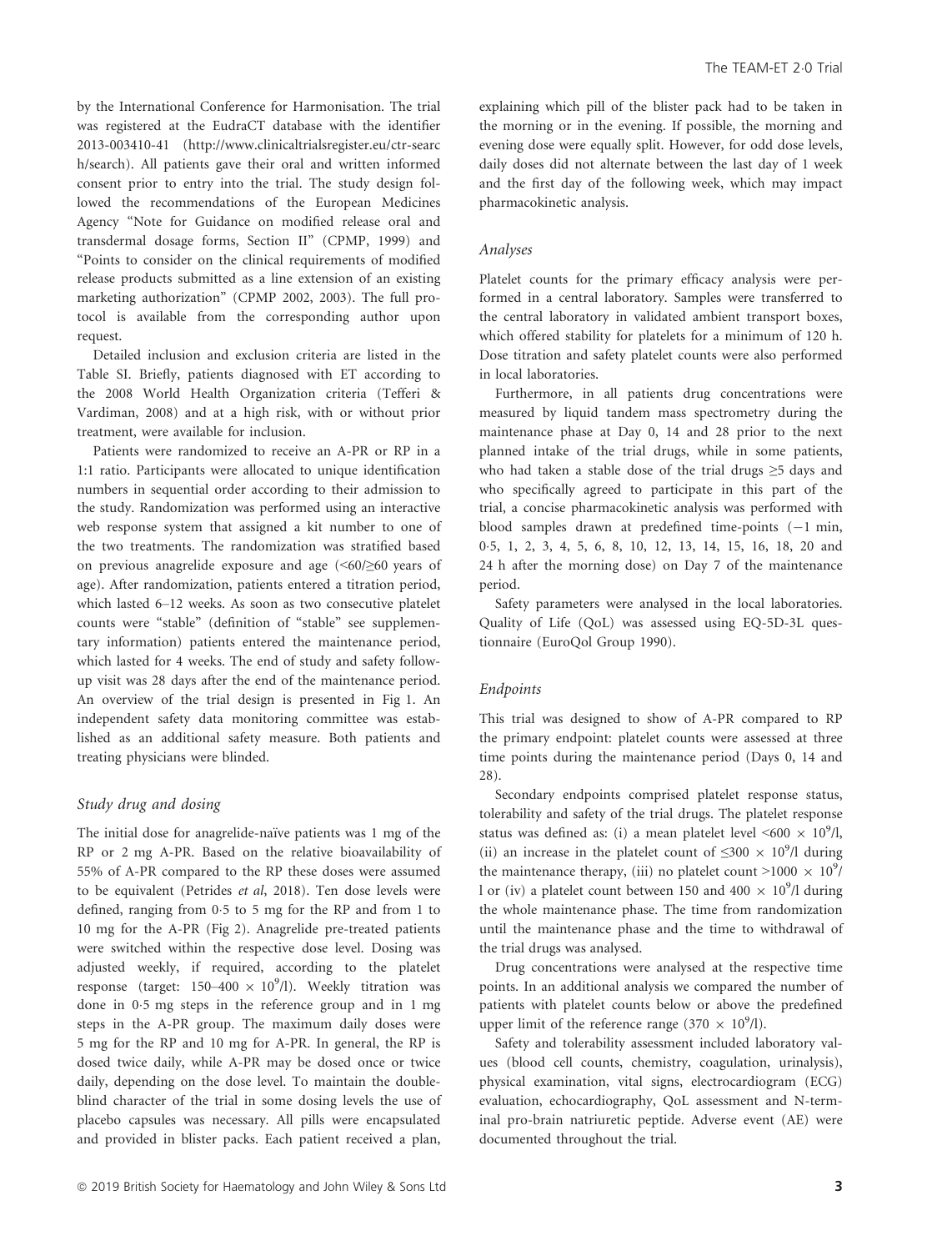

Fig 1. Trial design and flowchart. Trial Design (upper panel) and flowchart of the TEAM-ET trial (lower panel). M1 represents Day 0, M3 represents Day 14 and M5 Day 28 of the Maintenance period. AE, adverse event; ET, essential thrombocythaemia; PLT, platelet. [Colour figure can be viewed at [wileyonlinelibrary.com\]](www.wileyonlinelibrary.com).

#### Statistical analysis

Efficacy analysis. The primary efficacy endpoint (mean platelet counts during the maintenance period) was analysed by means of a repeated measurement analysis using a mixed model, which included treatment, time, stratification variables, age and cardiovascular medical history (yes/no). Platelet counts were log-transformed.

The two-sided 95% confidence interval (CI) for the treatment difference was computed based on the corresponding factorial mixed model for repeated measurements (MMRM, see above), which is equivalent to calculating a one sided 97.5% CI for the ratio of means. Non-inferiority of A-PR was concluded if the upper limit of the two-sided 95% CI of the treatment difference between the A-PR and the RP did not exceed 1.3 (0.262 on the ln scale). Corresponding equivalent one-sided P-values for the test decision of the hypothesis were calculated.

Response rates were calculated, tabulated, stratified by pretreatment status and treatment groups were compared using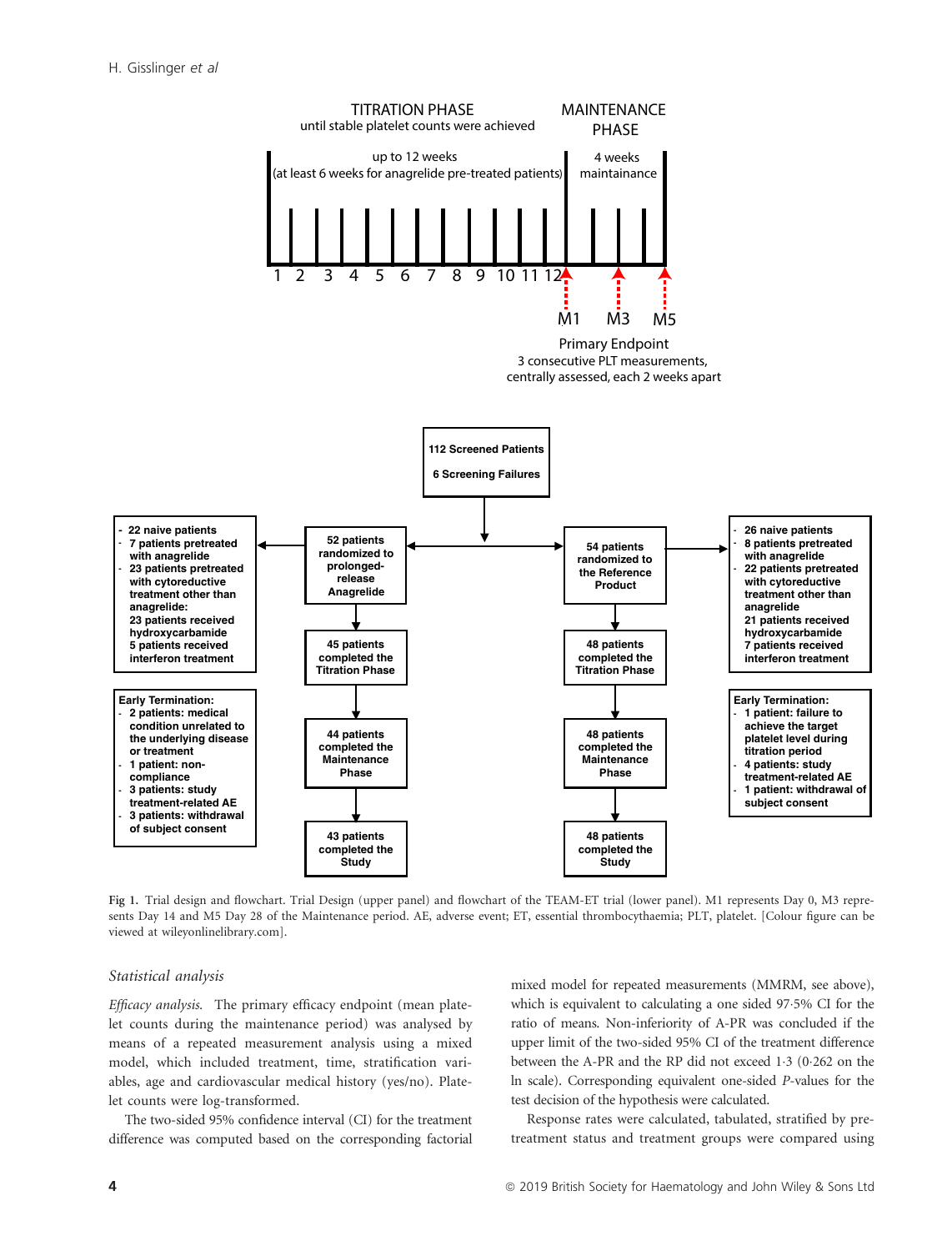

Fig 2. Dose levels in the titration period. Dose levels in the titration period of all patients for the test substance (anagrelide prolonged release, A-PR) and the reference product.  $n = 52$  for A-PR and  $n = 54$  for reference product.

the Fisher's exact test and 95% (two-sided) unconditional exact CIs. Time from randomization until entrance in the maintenance phase was summarized using descriptive statistics and compared using a Cox model. Time to withdrawal was similarly analysed. The number of titrations and the maintenance dose (stratified by pretreatment status) were analysed using descriptive statistics. Absolute and relative changes from baseline in the platelet counts were analysed descriptively and also using an ANCOVA model of the original log-transformed data of absolute platelet count with the same covariates used for the analysis of the primary endpoint. Results of the QoL analysis using the EQ-5D-3L were descriptively analysed. Pharmacokinetic data, laboratory data, adverse events, ECG abnormalities, echocardiographic findings and vital signs were tabulated and analysed descriptively. Comparisons between treatments were performed using Chi-Square of Fisher's exact test.

Sample size. The sample size was calculated to show noninferiority between A-PR and the RP with regards to platelet counts during the maintenance period. Non-inferiority of A-PR was concluded if the upper limit of the two-sided 95% confidence interval (CI) of the treatment difference between the A-PR and the RP did not exceed 13 (0262 on the ln scale), which is equivalent to calculating a one-sided 97.5% CI for the ratio of the means. The rationale for the choice of the non-inferiority margin is presented in the supplement.

The sample size calculation was based on data from a previous trial (Steurer et al, 2004) assuming a power of 80%, a significance level of 25% and a variance of 02 (standard deviation 04472, on the ln scale) applying a one-sided t-test for mean differences. Stratification was applied according to age and pre-treatment status and the non-inferiority criteria defined in the following. The required sample size, taking dropouts during screening (10%), the titration period (20%) and the maintenance period (5%) into account, was 112 in order to randomize 100 subjects.

# Results

## Patient disposition and demographics

In total, 112 patients were screened: 54 were randomized to receive A-PR and 52 were randomized to receive the RP (Fig 1). There were six screening failures, of which one was already randomized explaining the discrepancy of patients in both groups. Forty-three and 48 patients completed the trial per protocol in the RP group and in the A-PR group, respectively. Reasons for discontinuations are presented in Fig 1 and Table SII. In the A-PR group, 6 patients withdrew during the titration period, none in the maintenance or the follow-up period, while in the RP group, 7 patients dropped out during the titration period, one during the maintenance phase and one during the follow-up phase. Demographic characteristics and medical history are presented in Tables I and SIII. Treatment compliance, defined as actual study drug intake was checked by returned patient diaries and returned used/unused blister packs and was 96% for A-PR and 97% for RP. The trial ended after the last randomized patient completed the trial.

### Primary endpoint

The mean platelet counts in the per-protocol analysis set ranged between 308 and 322  $\times$  10<sup>9</sup>/l for A-PR for the three assessed time points and between 330 and 348 for the RP. The point estimates for adjusted mean platelet counts in the maintenance period were  $281 \times 10^9$ /l (95% CI 254-311) for A-PR ( $n = 52$ ) and 305  $\times$  10<sup>9</sup>/l (95% CI 276–337) ( $n = 54$ ) for the RP group. The ratio of the platelet counts was 0.92 (95% CI  $0.817-1.037$ ). The upper limit of the one-sided 975% CI was 1037 and the primary endpoint of this trial was met with a  $P < 0.0001$ . This demonstrated non-inferiority of A-PR. Cardiovascular medical history had no significant impact, and no significant cross effect between time and treatment was detected.

#### Platelet count and response rates

There was no difference between treatments regarding response rates (Table II).

In an additional analysis, we compared the number of patients with platelet counts above or within the reference range (370  $\times$  10<sup>9</sup>/l) at the end of treatment, both in naïve and pre-treated patients (Table III). More patients treated with A-PR had platelet counts within the reference range of platelets, indicating more stable effects. This effect was most pronounced in treatment-naïve patients or patients pre-treated with a platelet reduction different from anagrelide.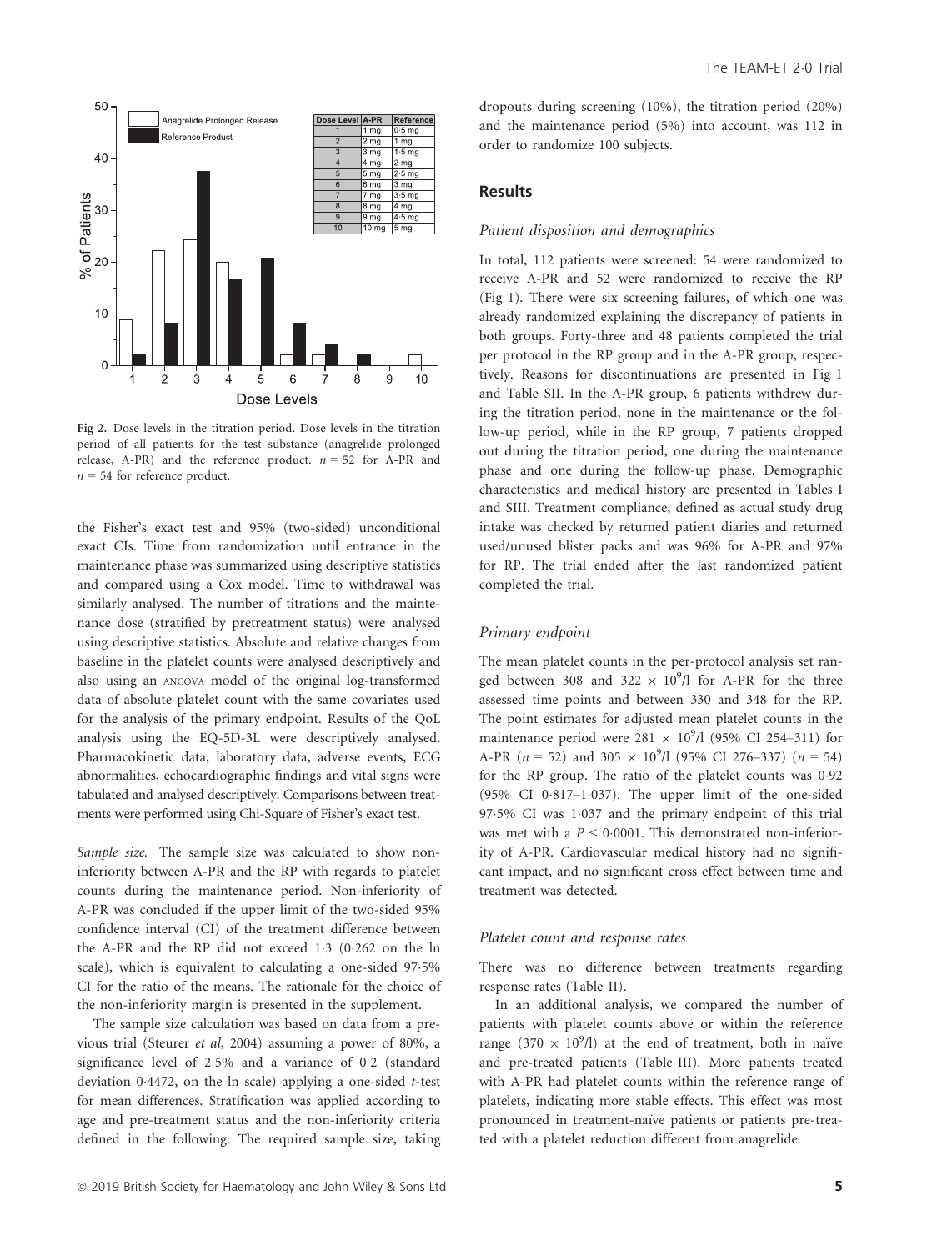#### H. Gisslinger et al

## Table I. Demographics.

|                          | Anagrelide prolonged release<br>$(n = 52)$ | Reference product<br>$(n = 54)$ |
|--------------------------|--------------------------------------------|---------------------------------|
| Gender: male (female)    | 15(37)                                     | 19(35)                          |
| Age [years]              | $56 \pm 15$                                | $55 \pm 17$                     |
| Total number of patients | 52 (100%)                                  | 54 (100%)                       |
| Anagrelide-pretreated    | $7(13.5\%)$                                | $8(14.8\%)$                     |
| Anagrelide-naive         | $23(44.2\%)$                               | $26(48.1\%)$                    |
| Anti-thrombotics         | $27(51.9\%)$                               | $30(55.6\%)$                    |
| Hydroxycarbamide         | $23(44.2\%)$                               | $21(38.9\%)$                    |
| Interferons              | $5(9.5\%)$                                 | $8(15.2\%)$                     |
| JAK2 V617F positive      | 24 (46%)                                   | 29 (54%)                        |
| CALR mutation            | $\mathbf{0}$                               | $2(4\%)$                        |

Interferons include interferon, interferon alfa, interferon alfa-2a, interferon alfa-2b, peginterferon alfa-2a; anti-thrombotics include acetylsalicylic acid and/or other anticoagulants. ( $n = 52$  for anagrelide prolonged release and  $n = 54$  for reference product).

|  |  |  |  |  |  |  | Table II. Platelet response rates during the maintenance period. |  |
|--|--|--|--|--|--|--|------------------------------------------------------------------|--|
|--|--|--|--|--|--|--|------------------------------------------------------------------|--|

| Platelet response criterion                                                                 | Anagrelide prolonged release<br>n(%)                                    | Reference product<br>n(%)                                                  | % difference (95% CI) |
|---------------------------------------------------------------------------------------------|-------------------------------------------------------------------------|----------------------------------------------------------------------------|-----------------------|
| Mean platelet count $\leq 600 \times 10^9/l$                                                | 39/41 (95%)                                                             | 46/46 (100%)                                                               | $5\%$ (-16\%; 26\%)   |
| Increase in platelet count of <300 $\times$ 10 <sup>9</sup> /l during<br>maintenance period | 44/46 (96%)                                                             | 49/50 (98%)                                                                | $2\%$ (-18%; 22%)     |
| Platelet count $>1000 \times 10^9$ /l                                                       | $0/46$ (0%)                                                             | $1/50(2\%)$                                                                | $2\% (-22\%; 18\%)$   |
| Platelet count remained between 150 and 400 $\times$ 10 <sup>9</sup> /l                     | 26/46 (57%)<br>4: $\leq 150 \times 10^9/116$ : $\geq 400 \times 10^9/1$ | 25/50 (50%)<br>1: $\leq 150 \times 10^9/l$<br>$24: > 400 \times 10^9/\ell$ | $7\%$ (-26%; 14%)     |

No statistical difference was noted between both trial drugs.

Table III. Patients with platelet counts above the central laboratory's upper limit of normal of  $(370 \times 10^9/l)$  at Day 28 of the maintenance period in the per-protocol population.

|                             | Anagrelide<br>prolonged release |               | Reference<br>product |               |
|-----------------------------|---------------------------------|---------------|----------------------|---------------|
|                             | n/N                             | $\frac{0}{0}$ | n/N                  | $\frac{0}{0}$ |
| Anagrelide-naïve            | 4/18                            | 22            | 9/24                 | 38            |
| Pre-treated with anagrelide | 2/7                             | 29            | 2/7                  | 29            |
| Other pre-treatment         | 3/14                            | 21            | 8/15                 | 53            |
| Total                       | 9/39                            | 23            | 19/46                | 41            |

Of note, one anagrelide treated patient withdrew from the trial before the maintenance period.

During the trial, platelet counts decreased in most patients with prior anagrelide treatment: In six of seven pre-treated patients receiving A-PR platelet counts decreased by a mean  $137 \pm 126 \times 10^9$ /l (SD). In the RP group, platelet counts dropped by a mean  $111 \pm 102 \times 10^9$ /l (SD) in 6 of 7 patients. To comply with the strict requirements of the study regarding platelet counts, in the A-PR group the dose level was not changed in four patients, decreased in two patients and increased in one patient; in the RP group the dose was raised in five patients, remained unchanged in one patient and decreased in one patient during the trial. In the RP group, the dose level was raised by mean 1.4 levels, whereas overall the dose level remained unchanged in the A-PR group.

There was no difference in the time from randomization until entry to the maintenance period between patients taking A-PR (median 425 days) or the RP (median 42 days). The covariates, pre-treatment status, age or cardiovascular medical disease, had no impact.

The mean maintenance dose was 3.5 mg for A-PR and 20 mg for the RP. The number of patients per dose level at the beginning of the maintenance period is presented in Fig 2. In the A-PR group, about three quarters of all patients could be treated with 1 or 2 tablets per day, while in the RP group this number of tablets sufficed only in about 10% of all patients (Fig 2).

The mean time to withdrawal of the trial drugs was 109 days for A-PR and 106 days for the RP.

# Quality of life

At inclusion into the trial, the mean baseline QoL assessed by the EQ-5D-3L questionnaire was slightly lower in the A-PR group compared to the RP group (0.81 vs. 0.85).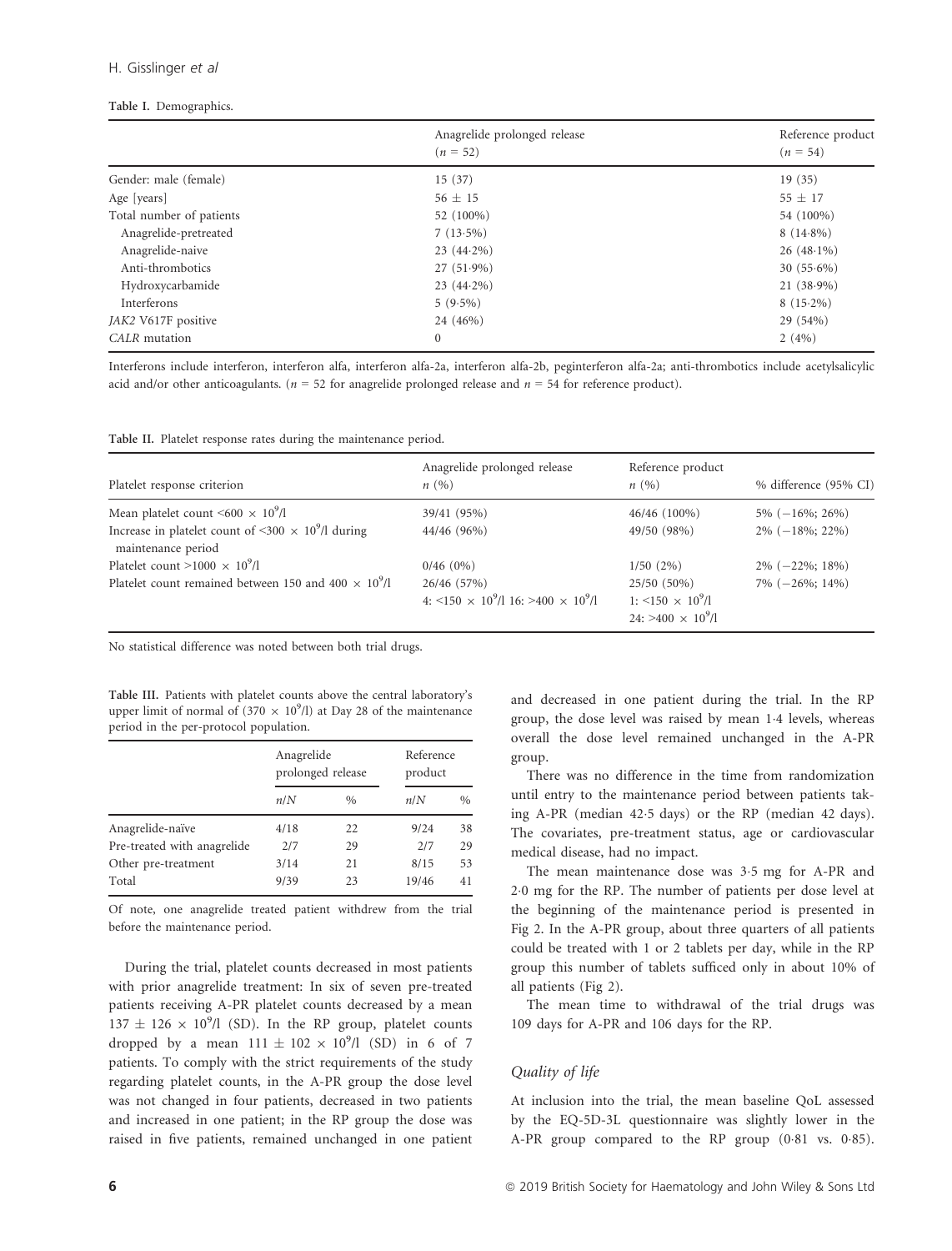#### Pharmacokinetics

Detailed pharmacokinetic data were obtained from 12 patients taking A-PR and 11 patients receiving the RP (Tables SIV and SV). As expected, the Cmax and the AUC/D was lower, and the  $T_{\text{max}}$  and the half-life were longer for A-PR compared to the RP. Interestingly, the AUC was lower in the A-PR group in the morning, but higher in the evening, with substantially less variation in the different measurements, which indicates more stable plasma concentrations. However, this was not primarily a pharmacokinetic study and, due to the dosing schedule, which led to the frequent intake of alternating doses, pharmacokinetic comparisons should be made with caution.

## The TEAM-ET 2.0 Trial

# Safety

There was no difference in the duration of drug exposure between both groups. A total of 261 AEs were reported in the group taking A-PR, whereas 228 AEs were reported in the RP group (Fig 3). Except for gastrointestinal AEs, which occurred more frequently in the A-PR group (47 vs. 24,  $P = 0.048$ ) the occurrence and the distribution of AEs over both treatment groups was similar. Forty cardiac AEs in 19 patients were reported in the A-PR group, while 65 cardiac AEs were documented in 26 patients in the RP group. An exact listing of adverse events is presented in Table SVI.

Palpitations ( $n = 31$  in A-PR,  $n = 47$  in RP) and tachycardia ( $n = 6$  in A-PR,  $n = 15$  in RP) were regularly judged as being an adverse drug reaction. However, there was no difference in cardiac adverse drug reactions between both groups. Also gastrointestinal disorders were frequently deemed to be connected to the intake of A-PR or the RP  $(n = 29 \text{ vs. } n = 15, \text{ no significant difference}).$ 



ders occurred more frequently in the Anagrelide Prolonged Release group compared to the Reference Product group ( $P = 0.048$ ). There was no significant difference in other system organ classes ( $n = 52$  for anagrelide prolonged release and  $n = 54$  for reference product).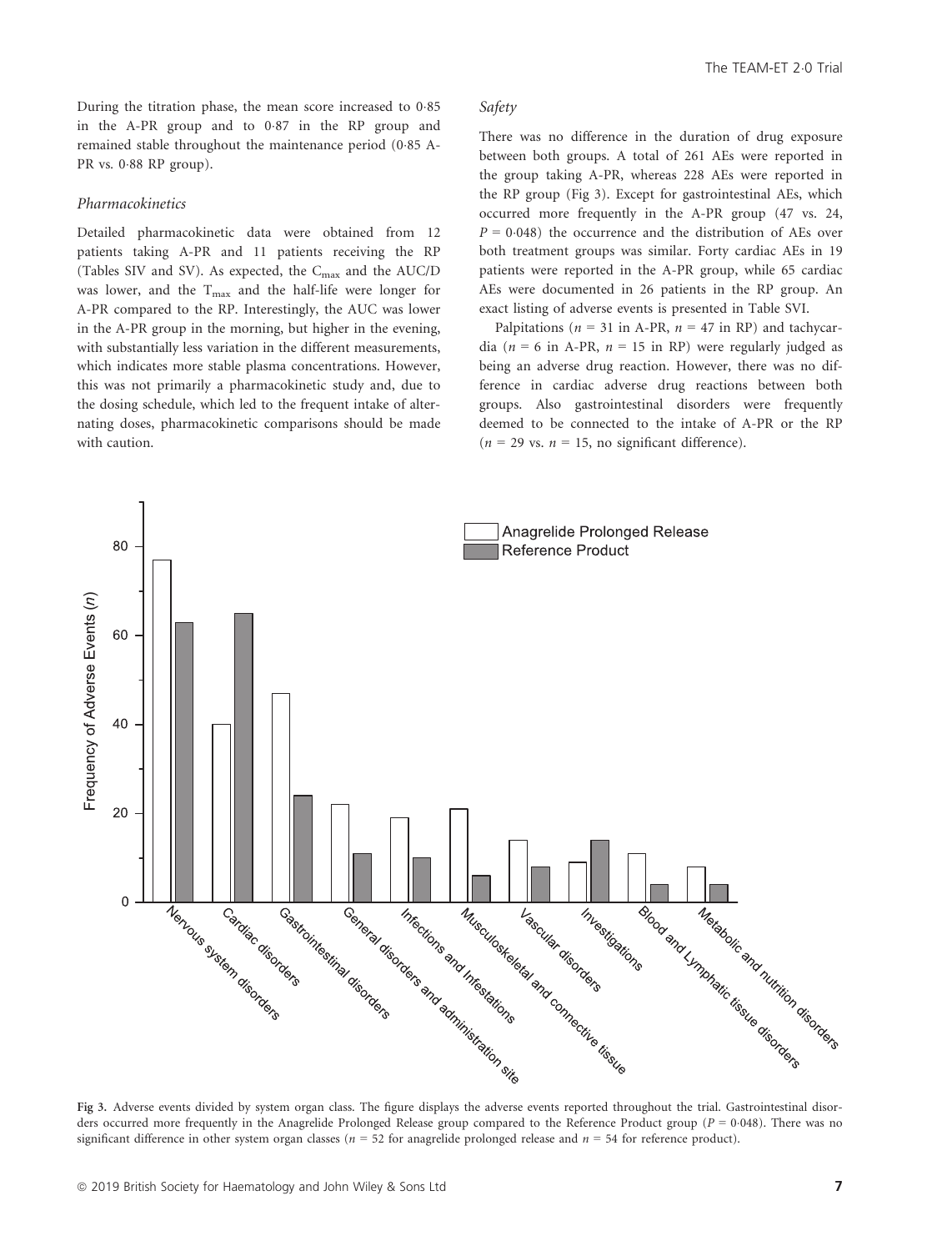Adverse events of special interest (AESI), including headache, tachycardia, dizziness, palpitation, nausea, vomiting, diarrhoea and abdominal pain (119 A-PR vs. 123 RP group) were not different between groups. Neither were AEs related to ET (24 A-PR vs. 23 RP). Ten patients experienced 18 serious AEs in the A-PR group, of which only one was related to the study drug, an episode acute pancreatitis; and six were considered related to ET. In the reference group, one patient experienced two serious AE, not considered to be related to the study drug or ET. One patient, who received A-PR, died of pneumonia and haemorrhagic cystitis that was considered unrelated to the trial drug. A complete list is presented in Table SVII. Three subjects receiving A-PR and four subjects taking the RP withdrew from the trial due to AEs.

Changes in laboratory values are presented in the supplement.

### **Discussion**

The results of this phase III trial demonstrate non-inferiority of A-PR to the reference immediate-release anagrelide formulation (RP) with regards to the primary efficacy criterion: the platelet counts during the maintenance period of the trial. Even in pre-treated patients, platelet counts decreased after inclusion, indicating the strict requirements of the trial and the efficacy of both trial drugs.

In each group, the trial drug was titrated based on platelet counts and tolerability. The mean doses during the maintenance period were comparable (2 mg RP, 35 mg A-PR), considering the relative bioavailability of A-PR (58%) compared to immediate-release anagrelide (Petrides et al, 2018). The mean dose of the RP was also similar in other clinical trials investigating the effects of other anagrelide products with a similar titration plan (Okamoto et al, 2013; Kanakura et al, 2014). However, both substances were equally effective in the predefined platelet response rates. Notably, the trial was designed to test non-inferiority of the two formulations rather than superiority. The primary endpoint of the trial, platelet counts during the maintenance period, was chosen because high platelet counts are associated with a higher risk to develop thrombosis in ET patients (Piccin et al, 2015; Buxhofer-Ausch et al, 2016; Schwarz et al, 2016).

Interestingly, for anagrelide pre-treated patients switching to A-PR led to lower platelet counts at identical dose level, or required lower doses to keep the platelet count constant. Moreover, fewer patients had platelet counts above the reference range at the end of the maintenance period and platelet counts were, overall, lower in the A-PR group. One may speculate that these results hint to a higher efficacy of A-PR compared to the RP, possibly due to more constant plasma concentrations of this formulation.

Anagrelide reduces the platelet count by inhibiting the maturation of megakaryocytes. Consequently, the decreases in platelet count are noticeable over a period of days to weeks, and after discontinuation of the drug, platelet counts return to pre-therapeutic values within only 4–7 days (Petrides et al, 2009; Gisslinger et al, 2013). On the other hand, the most prominent side effects of anagrelide are pathophysiologically linked to inhibition of phosphodiesterase III, which requires higher plasma concentrations than its effects on megakaryocytes in the bone marrow (Espasandin et al, 2015). Therefore, the platelet inhibitory actions of anagrelide may be separable from its side effects. Thus, the use of a prolonged-release formulation of anagrelide may improve tolerability without reducing its efficacy. This hypothesis was supported by the results of a previous trial comparing two distinct anagrelide formulations. In this small trial, the number of AEs was lower in the group with lower peak plasma concentrations (Petrides et al, 2009). In general, the observed AEs are similar to the AEs observed in other clinical trials (Petrides et al, 2009; Okamoto et al, 2013; Kanakura et al, 2014). However, there was no numerical reduction in AEs in patients treated with A-PR, but a different profile of AEs was observed between the two groups. The prolonged release formulation seemed to cause more AEs in the gastrointestinal system. On the other hand, there was a numerical reduction in cardiac adverse events, which are of special interest in anagrelide-treated patients and may lead to discontinuation of treatment (Tortorella et al, 2015). The number of SAEs was numerically higher in the A-PR group compared to the RP group. However, only one SAE was deemed related to the study drug (an episode of acute pancreatitis). Whether this observation was due to chance or not needs to be clarified in future trials.

For the RP, 0.5 mg tablets were available and morning and evening dose differed by maximum 05 mg to achieve odd dosing levels. On the other hand, only 2 mg tablets were available for A-PR. Thus, the dosing schedule differed relevantly in the two trial groups. The lowest possible dose was 2 mg for A-PR every other day. However, this dose is 4-fold higher compared to the lowest dose for the RP or, taking the relative bioavailability into account, more than 2-fold higher regarding plasma concentrations. This may, at least partly, account for some AEs in the A-PR group, especially at lower doses. Moreover, it has already been demonstrated that the used RP may have improved tolerability in comparison to other marketed substances, which could make further improvements difficult to detect (Petrides et al, 2009).

The use of extended release formulations may offer an important advantage by reducing the dosing frequency and the total number of pills patients have to take. A higher pill burden was associated with poor therapy adherence and worse clinical outcomes in various chronic diseases (Coleman et al, 2012; Nachega et al, 2014; Xie et al, 2014; Leslie et al, 2018). Interestingly, an economic model calculated the costs of switching renal transplant patients from a regimen with two daily tacrolimus doses to single daily dose treatment. The improvement of therapy adherence and the consequential reduction of clinical events and hospitalizations led to substantial cost reductions over a period of 5 years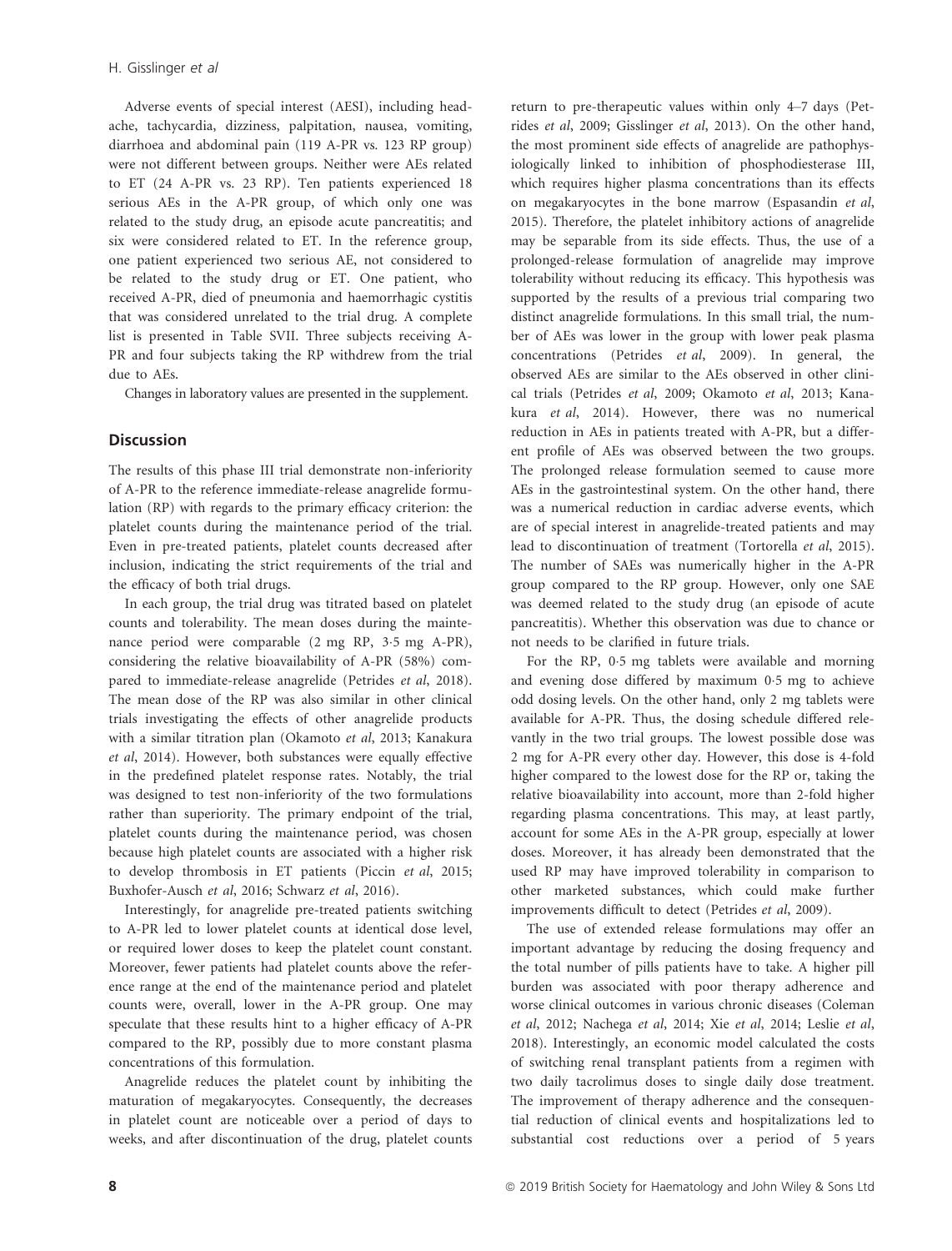(Muduma et al, 2015). Notably, adherence increased by 10% by switching to single daily doses (Muduma et al, 2015). In our trial, in 75% of all patients' intake of 1 or 2 A-PR tablets per day sufficed to keep platelet counts within the predefined limits. In the RP group, about 90% of patients required a higher number of tablets each day. In the lowest dose group, for example, intake of a single tablet of A-PR every other day was sufficient to reduce platelet counts. Conceivably, this reduction in "pill burden" may increase the compliance of patients and improve treatment success, thereby reducing hospitalizations and the costly and dangerous complications of ET.

The pharmacokinetic analysis in this trial was influenced by the dosing schedule, because some intake of alternating doses was necessary in order to achieve the respective dose in each dose level. The results expectedly suggest that after intake of A-PR, although the dose was corrected according to the relative bioavailability, the Cmax was lower and the  $T<sub>max</sub>$  was longer, compared to the RP. Notably, the pharmacokinetic parameters of dose level 4 of the RP, which represent an intake of 2 tablets for the reference group in the morning and evening, are comparable to the pharmacokinetic parameters found in another trial involving patients with ET, which indicates external validity (Okamoto et al, 2013). The AUC per administered dose was much higher for the RP, indicating the lower relative bioavailability of A-PR compared to the RP. These results confirm that intake of A-PR generates more stable plasma concentrations. Additionally, for patients experiencing AEs, which may be associated with high plasma concentrations of anagrelide or its metabolites, the use of a prolonged release formulation may alleviate such AEs and improve tolerability.

Limitations: This trial was designed to demonstrate noninferiority with regard to platelet control and safety of A-PR. Due to the short exposure of only 4 weeks after the titration period, the expected advantages in tolerability of the novel A-PR could not be assessed in this trial. Moreover, this trial was not powered to compare safety or tolerability between both groups. Furthermore, dosing schedule and the doubleblind character of the trial made pharmacokinetic analysis difficult. Comparisons between dose levels are presented in Table SIV, but are also affected from alternating doses on the previous trial days. However, it is also important to mention that these measurements were not the main focus of this trial.

In conclusion, the findings of this trial demonstrate noninferiority between A-PR and immediate release anagrelide. Safety and tolerability were comparable between both trial products. The use of A-PR provides an option for a more convenient dosing schedules. Patients with AEs associated with high plasma concentrations of anagrelide may benefit from the use of A-PR.

# Conflicts of Interest

JH and CK are employees of AOP. HG, VBA, and SB received honoraria and consulted AOP.

## Sources of Funding

AOP Orphan Pharmaceuticals funded the trial. JH and CK work at AOP Orphan Pharmaceuticals.

# Author Contributions

HG, JH and CK designed the trial. All authors were involved in patient recruitment and the conduct of the trial. HG, JH, CK, CS and BJ analyzed and interpreted the data. CS, BJ and CK drafted the manuscript. All authors critically revised and approved the manuscript.

### Supporting Information

Additional supporting information may be found online in the Supporting Information section at the end of the article.

Table SI. Inclusion and exclusion criteria.

Table SII. Discontinuation of the trial.

Table SIII. Medical history according to system organ classes.

Table SIV. Pharmacokinetic parameters on Day 7 – independent of dose levels.

Table SV. Pharmacokinetics by dose levels (dose level 2 to 4).

Table SVI. Adverse events.

Table SVII. Serious adverse events .

#### References

- Abe Andes, W., Noveck, R.J. & Fleming, J.S. (1984) Inhibition of platelet production induced by an antiplatelet drug, anagrelide, in normal volunteers. Thrombosis and Haemostasis, 52, 325–328.
- Ahluwalia, M., Butcher, L., Donovan, H., Killick-Cole, C., Jones, P.M. & Erusalimsky, J.D. (2015) The gene expression signature of anagrelide provides an insight into its mechanism of action and uncovers new regulators of

megakaryopoiesis. Journal of Thrombosis and Haemostasis, 13, 1103–1112.

- Barbui, T. (2011) How to manage thrombosis in myeloproliferative neoplasms. Current Opinion in Oncology, 23, 654–658.
- Barbui, T., Barosi, G., Birgegard, G., Cervantes, F., Finazzi, G., Griesshammer, M., Harrison, C., Hasselbalch, H.C., Hehlmann, R., Hoffman, R., Kiladjian, J.J., Kroger, N., Mesa, R., McMullin, M.F., Pardanani, A., Passamonti, F., Vannucchi, A.M., Reiter, A., Silver, R.T., Verstovsek, S., Tefferi, A. & European, L. (2011) Philadelphia-

negative classical myeloproliferative neoplasms: critical concepts and management recommendations from European LeukemiaNet. Journal of Clinical Oncology, 29, 761–770.

- Barbui, T., Thiele, J., Vannucchi, A.M. & Tefferi, A. (2015) Rationale for revision and proposed changes of the WHO diagnostic criteria for polycythemia vera, essential thrombocythemia and primary myelofibrosis. Blood Cancer Journal, 5, e337.
- Buxhofer-Ausch, V., Steurer, M., Sormann, S., Schloegl, E., Schimetta, W., Gisslinger, B.,